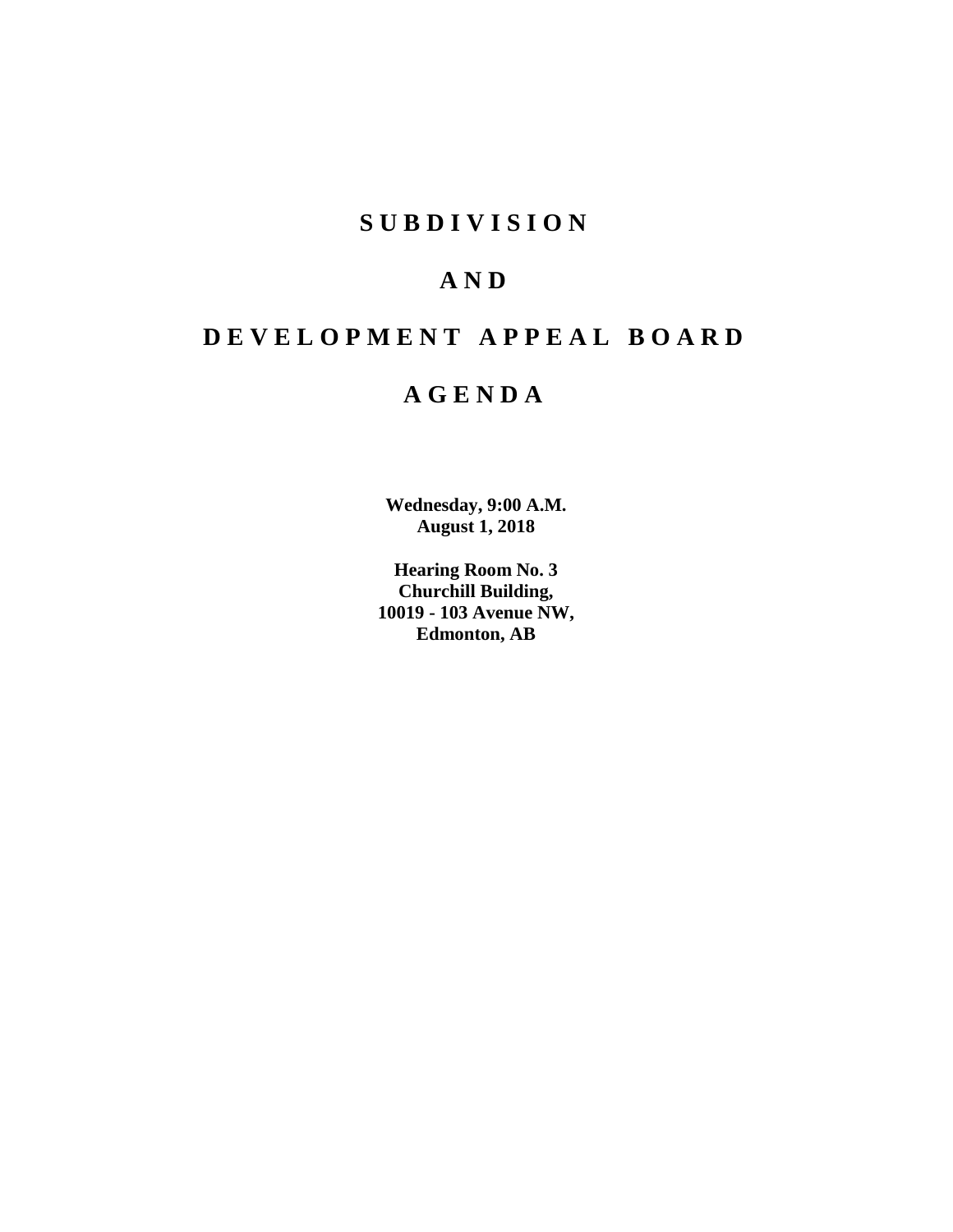# **SUBDIVISION AND DEVELOPMENT APPEAL BOARD HEARING ROOM NO. 3**

|              | 9:00 A.M.    | SDAB-D-18-113 | Construct a side uncovered deck (4.97 metres x<br>4.18 metres $@$ 0.81 metres Height.) with<br>pergola and hot tub (2.06 metres x 1.84 metres)<br>to a Single Detached House. Existing without<br>permits          |
|--------------|--------------|---------------|--------------------------------------------------------------------------------------------------------------------------------------------------------------------------------------------------------------------|
|              |              |               | 8707 - 140 Street NW<br>Project No.: 282871006-001                                                                                                                                                                 |
| $\mathbf{I}$ | 10:30 A.M.   | SDAB-D-18-114 | Increase the occupancy and public space of a<br>Restaurants Use (67 square metres public space)<br>and to change the Use of the second floor to (2)<br>Dwellings of Apartment Housing, existing<br>without permits |
|              |              |               | 6010 - 104 Street NW<br>Project No.: 064420917-005                                                                                                                                                                 |
|              | <b>NOTE:</b> |               | Unless otherwise stated, all references to "Section numbers" refer to<br>the authority under the Edmonton Zoning Bylaw 12800.                                                                                      |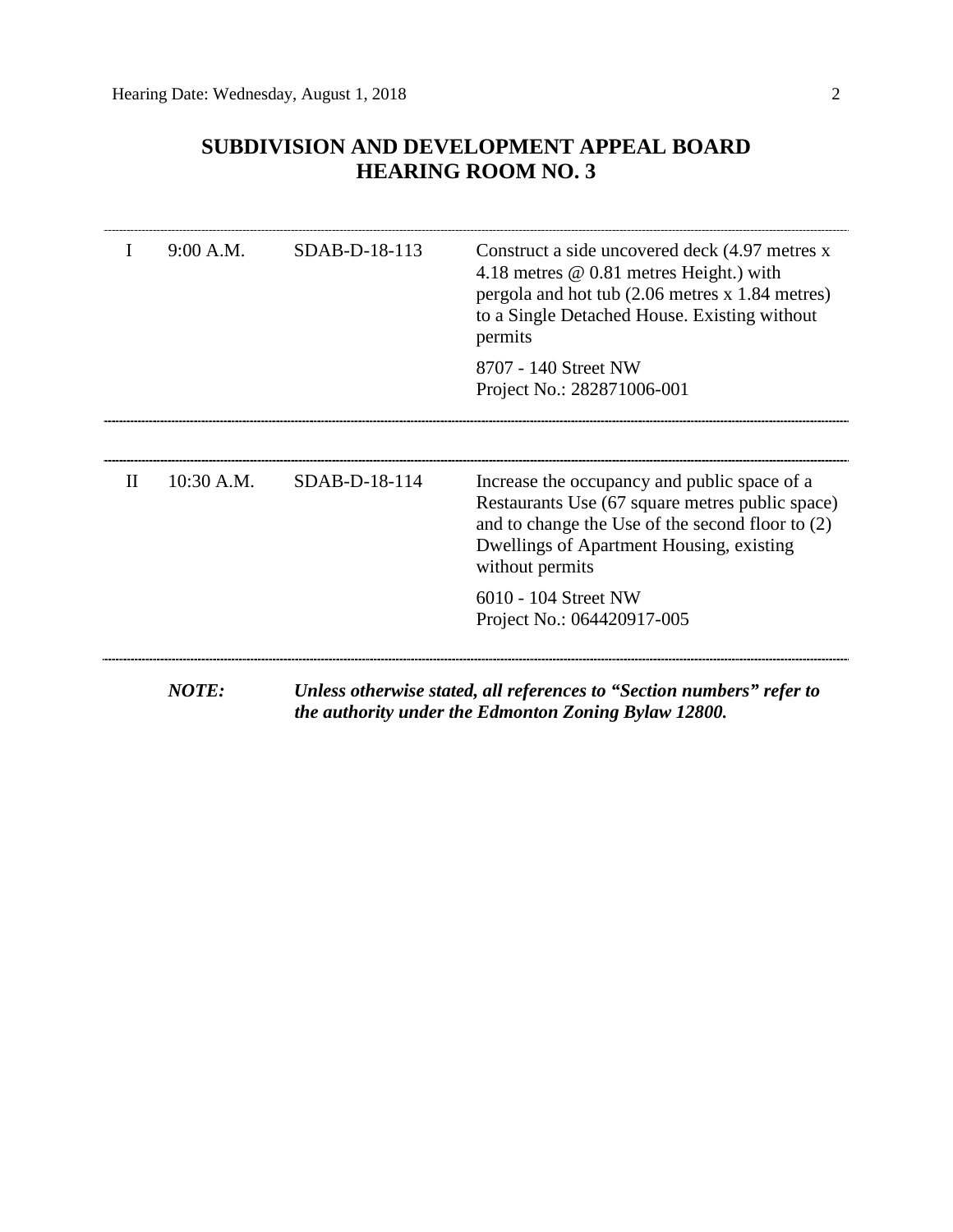#### **ITEM I: 9:00 A.M. FILE: SDAB-D-18-113**

# AN APPEAL FROM THE DECISION OF THE DEVELOPMENT OFFICER BY AN ADJACENT PROPERTY OWNER

#### APPELLANT:

APPELLANT'S ADDRESS: 13915 - 88 Avenue APPLICATION NO.: 282871006-001 APPLICATION TO: Construct a side uncovered deck (4.97 metres by 4.18 metres @ 0.81 metres Height.) with pergola and hot tub (2.06 metres by 1.84 metres) to a Single Detached House (existing without permits) DECISION OF THE DEVELOPMENT AUTHORITY: Approved with Conditions DECISION DATE: June 15, 2018 DATE OF APPEAL: July 10, 2018 NOTIFICATION PERIOD: June 21, 2018 through July 12, 2018 RESPONDENT: Permit Masters MUNICIPAL DESCRIPTION OF SUBJECT PROPERTY: 8707 - 140 Street NW LEGAL DESCRIPTION: Plan 4629KS Blk 14 Lot 13 ZONE: RF1-Single Detached Residential Zone OVERLAY: Mature Neighbourhood Overlay STATUTORY PLAN: N/A

# *Grounds for Appeal*

The Appellant provided the following reasons for appealing the decision of the Development Authority: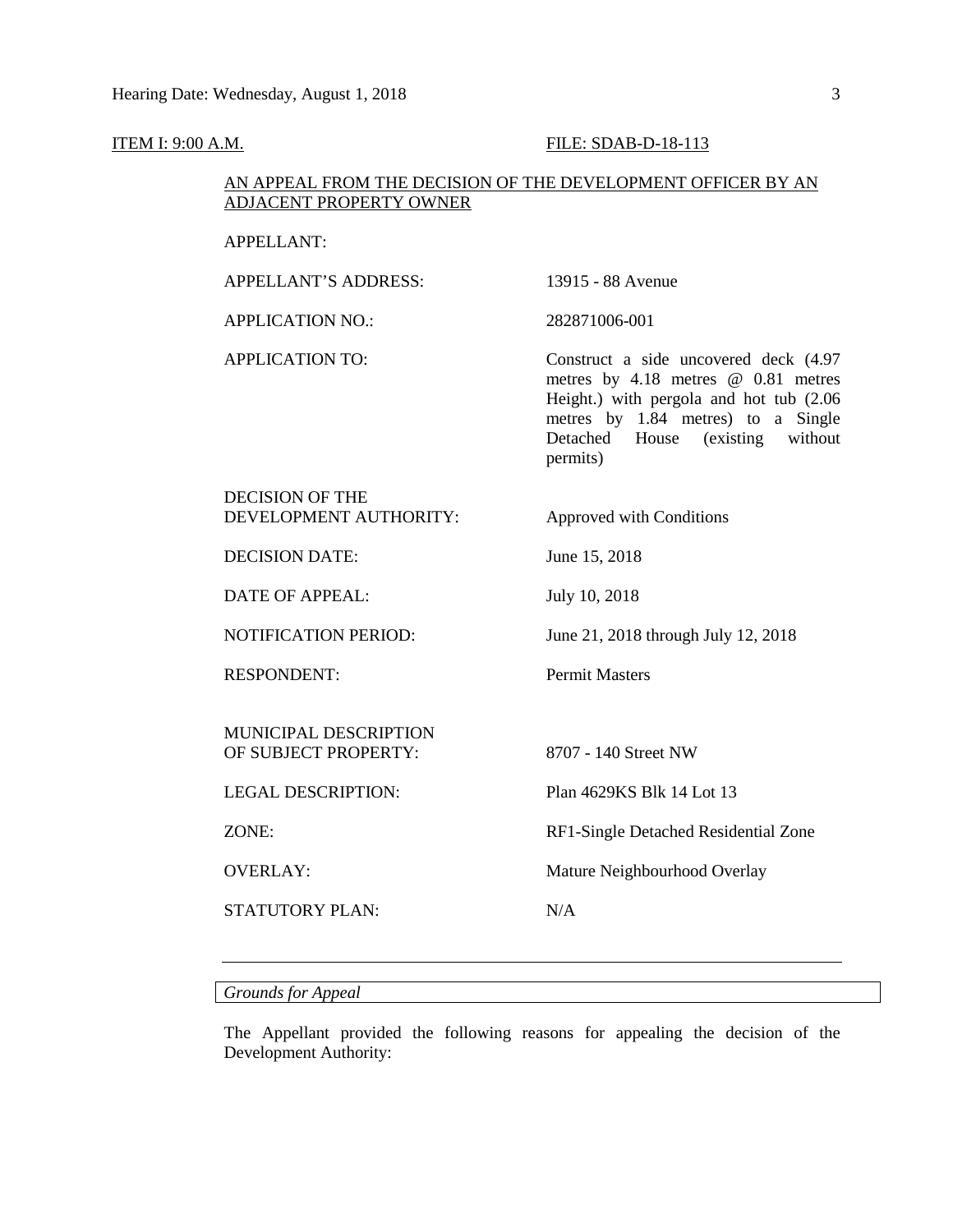Pergola Eave Projection; (section 44.1.c.ii). Presently the Pergola Eave Projection is over the property line and is on the property at street address 13915-88 Ave. N.W. Present and future property owners at 13915-88 Ave. N.W. will not accept the variance and or discretionary use of this projection onto this property. Pergola Eave Projection must be adjusted to meet the present required separation space under Zoning Bylaw 12800. The Pergola Eave Projection shall only be on the property at 8707-140 Street N.W.

## *General Matters*

The *Municipal Government Act*, RSA 2000, c M-26 states the following:

#### **Grounds for Appeal**

**685(1)** If a development authority

- (a) fails or refuses to issue a development permit to a person,
- (b) issues a development permit subject to conditions, or
- (c) issues an order under section 645,

the person applying for the permit or affected by the order under section 645 may appeal to the subdivision and development appeal board.

**(2)** In addition to an applicant under subsection (1), any person affected by an order, decision or development permit made or issued by a development authority may appeal to the subdivision and development appeal board.

#### **Appeals**

**686(1)** A development appeal to a subdivision and development appeal board is commenced by filing a notice of the appeal, containing reasons, with the board,

- (a) in the case of an appeal made by a person referred to in section 685(1)
	- (i) with respect to an application for a development permit,
		- (A) within 21 days after the date on which the written decision is given under section 642, or
		- (B) if no decision is made with respect to the application within the 40-day period, or within any extension of that period under section 684, within 21 days after the date the period or extension expires,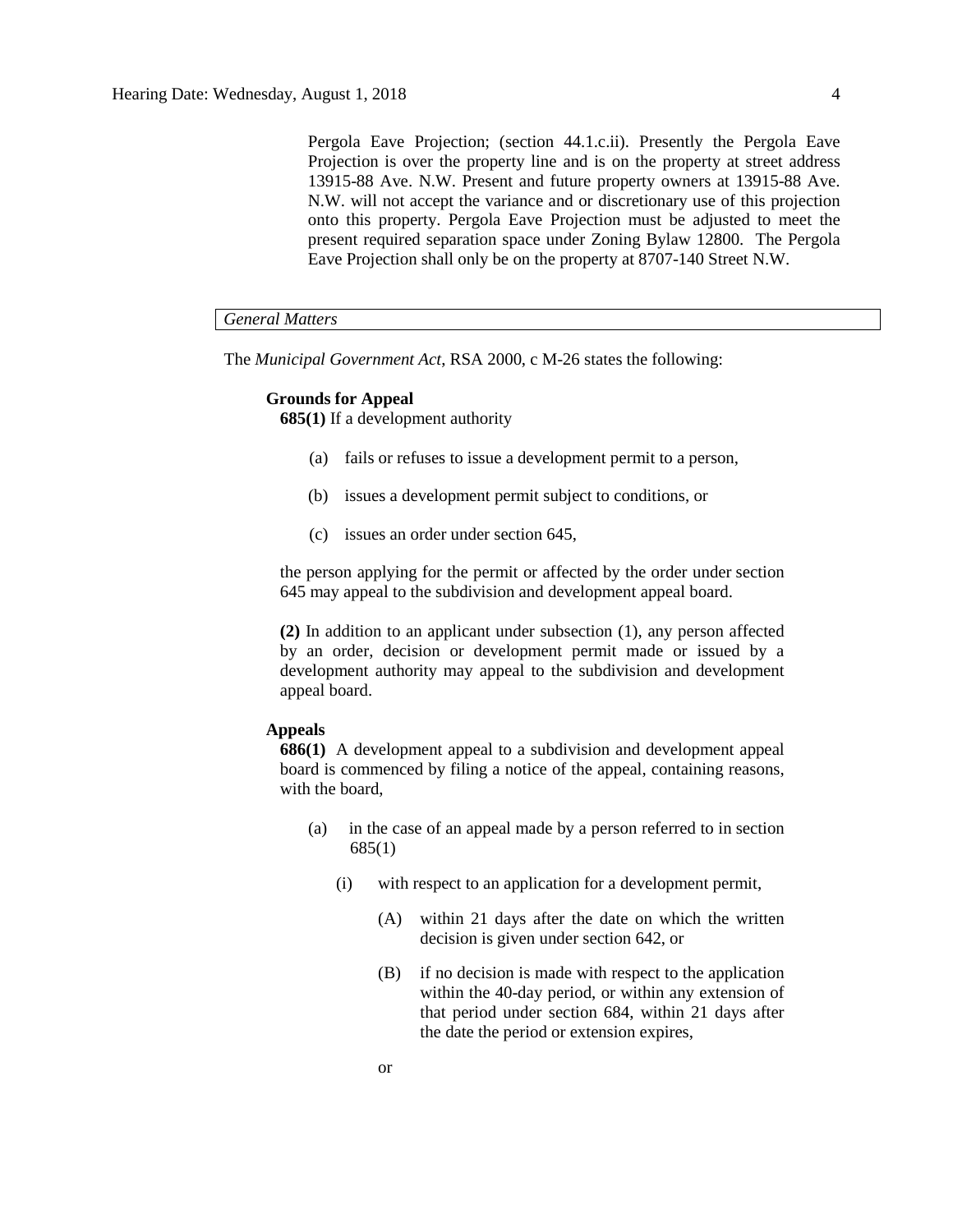- (ii) with respect to an order under section 645, within 21 days after the date on which the order is made, or
- (b) in the case of an appeal made by a person referred to in section 685(2), within 21 days after the date on which the notice of the issuance of the permit was given in accordance with the land use bylaw.

# **Hearing and Decision**

**687(3)** In determining an appeal, the subdivision and development appeal board

…

- (a.1) must comply with the land use policies;
- (a.2) subject to section 638, must comply with any applicable statutory plans;
- (a.3) subject to clause (d), must comply with any land use bylaw in effect;

…

- (c) may confirm, revoke or vary the order, decision or development permit or any condition attached to any of them or make or substitute an order, decision or permit of its own;
- (d) may make an order or decision or issue or confirm the issue of a development permit even though the proposed development does not comply with the land use bylaw if, in its opinion,
	- (i) the proposed development would not
		- (A) unduly interfere with the amenities of the neighbourhood, or
		- (B) materially interfere with or affect the use, enjoyment or value of neighbouring parcels of land,

and

(ii) the proposed development conforms with the use prescribed for that land or building in the land use bylaw.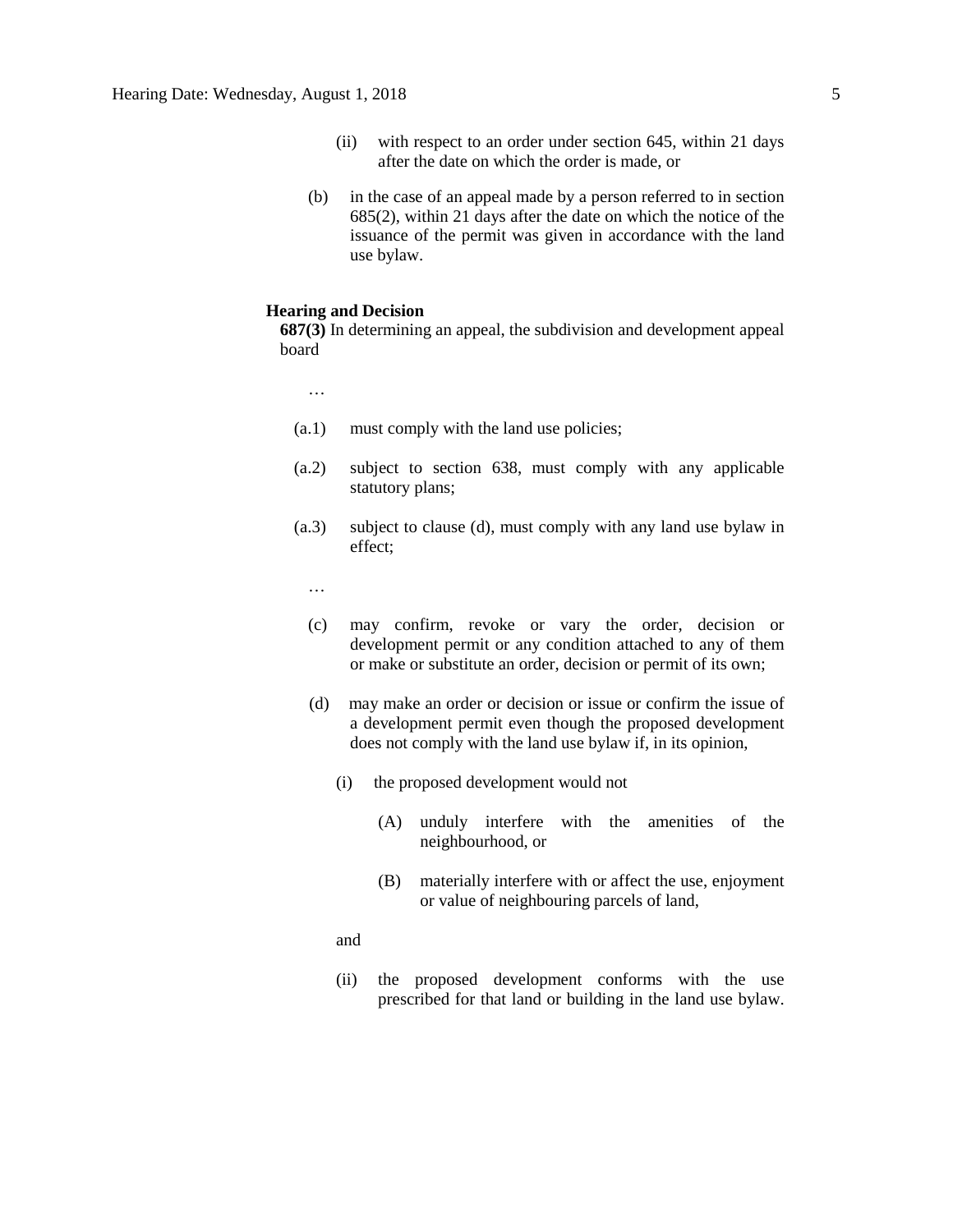#### **General Provisions from the** *Edmonton Zoning Bylaw:*

Under Section 110.1, the **General Purpose** of the **(RF1) Single Detached Residential Zone** is to provide for Single Detached Housing while allowing other forms of small scale housing in the form of Secondary Suites, and Garden Suites, as well as Semidetached Housing and Duplex Housing under certain conditions.

Under Section 110.2(5), **Single Detached Housing** is a **Permitted Use in the (RF1) Single Detached Residential Zone** .

Under Section **7.2(8), Single Detached Housing** means "development consisting of a building containing only one Dwelling, which is separate from any other Dwelling or building. Where a Secondary Suite is a Permitted or Discretionary Use in a Zone, a building which contains Single Detached Housing may also contain a Secondary Suite. This Use includes Mobile Homes which conform to [Section 78](https://webdocs.edmonton.ca/InfraPlan/zoningbylaw/ZoningBylaw/Part1/Special_Land/78__Mobile_Homes.htm) of this Bylaw."

Under Section 6.1, **Accessory** means, "when used to describe a Use or building, a Use or building naturally or normally incidental, subordinate, and devoted to the principal Use or building, and located on the same lot or Site."

Under Section 814.1, the **General Purpose** of the **Mature Neighbourhood Overlay** is to regulate residential development in Edmonton's mature residential neighbourhoods, while responding to the context of surrounding development, maintaining the pedestrianoriented design of the streetscape, and to provide an opportunity for consultation by gathering input from affected parties on the impact of a proposed variance to the Overlay regulations.

#### *Front Lot Line*

Section 50.3(5) stipulates that an Accessory building shall be located as follows:

a) an Accessory building or structure shall be located not less than [18.0 me](javascript:void(0);)tres from the Front Lot Line, unless it complies with the Setback requirements for a principal building;

#### **Development Officer's Determination**

Accessory building or structure (Hot tub) is located 8.41 metres from the front property line, instead of minimum of 18 metres (section 50.3.5.a). [unedited]

#### *Side Lot Line*

Section 50.3(5) stipulates that an Accessory building shall be located as follows:

- b) an Accessory building or structure shall be located not less than [0.9 me](javascript:void(0);)tres from the interior Side Lot Line, except:
	- i. where it is a mutual Garage erected on the common property line to the satisfaction of the Development Officer;
	- ii. where a Garage is placed on the common property line in accordance with the provisions of the RPL Zone;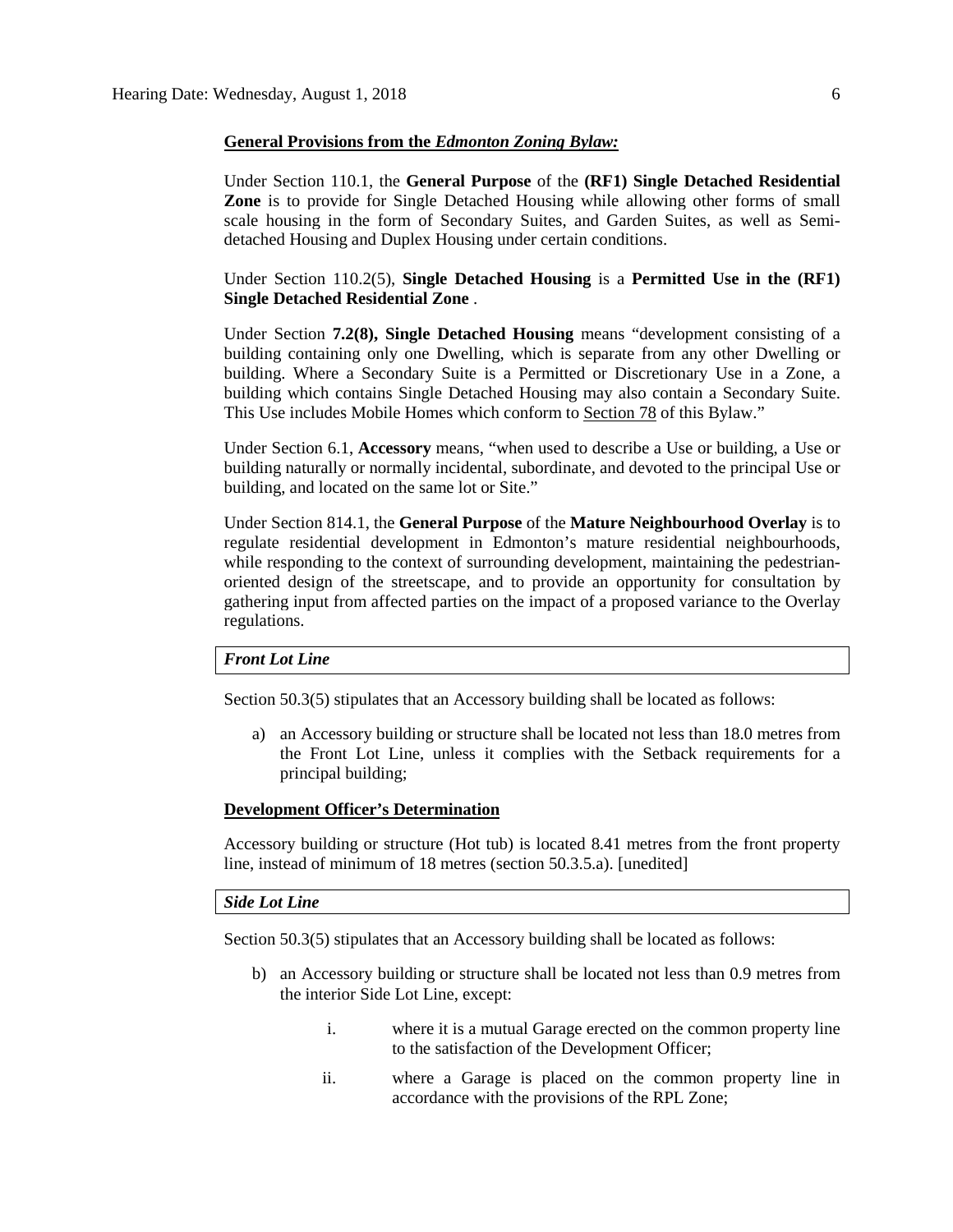- iii. where it is located on a Site governed by the RF4 Zone and is a detached Garage where the vehicle doors face a Lane Abutting the Site, the minimum distance shall be 0.6 m from the Side Lot Line; or
- iv. where the Accessory building does not exceed the permitted Fence Height.

### **Development Officer's Determination**

Accessory building or structure (hot tub) is located 0.14 metres from the side property line instead of 0.9metres (section 50.3.5.b). [unedited]

#### *Projection*

Section 44.1(c)(ii) states eaves or similar architectural features on Accessory buildings, may project into a required Setback or Separation Space, provided that such projections do not exceed [0.6 me](javascript:void(0);)tres in the case of Setbacks or Separation Spaces of [1.2 me](javascript:void(0);)tres or greater, and [0.46 me](javascript:void(0);)tres for Setbacks or Separation Spaces of less than [1.2 me](javascript:void(0);)tres.

#### **Development Officer's Determination**

Pergola Eave Projection: no eave setback is provided, where 0.44 metres is required for separation spaces less than 1.2 metres (section 44.1.c.ii) [unedited]

## Notice to Applicant/Appellant

Provincial legislation requires that the Subdivision and Development Appeal Board issue its official decision in writing within fifteen days of the conclusion of the hearing.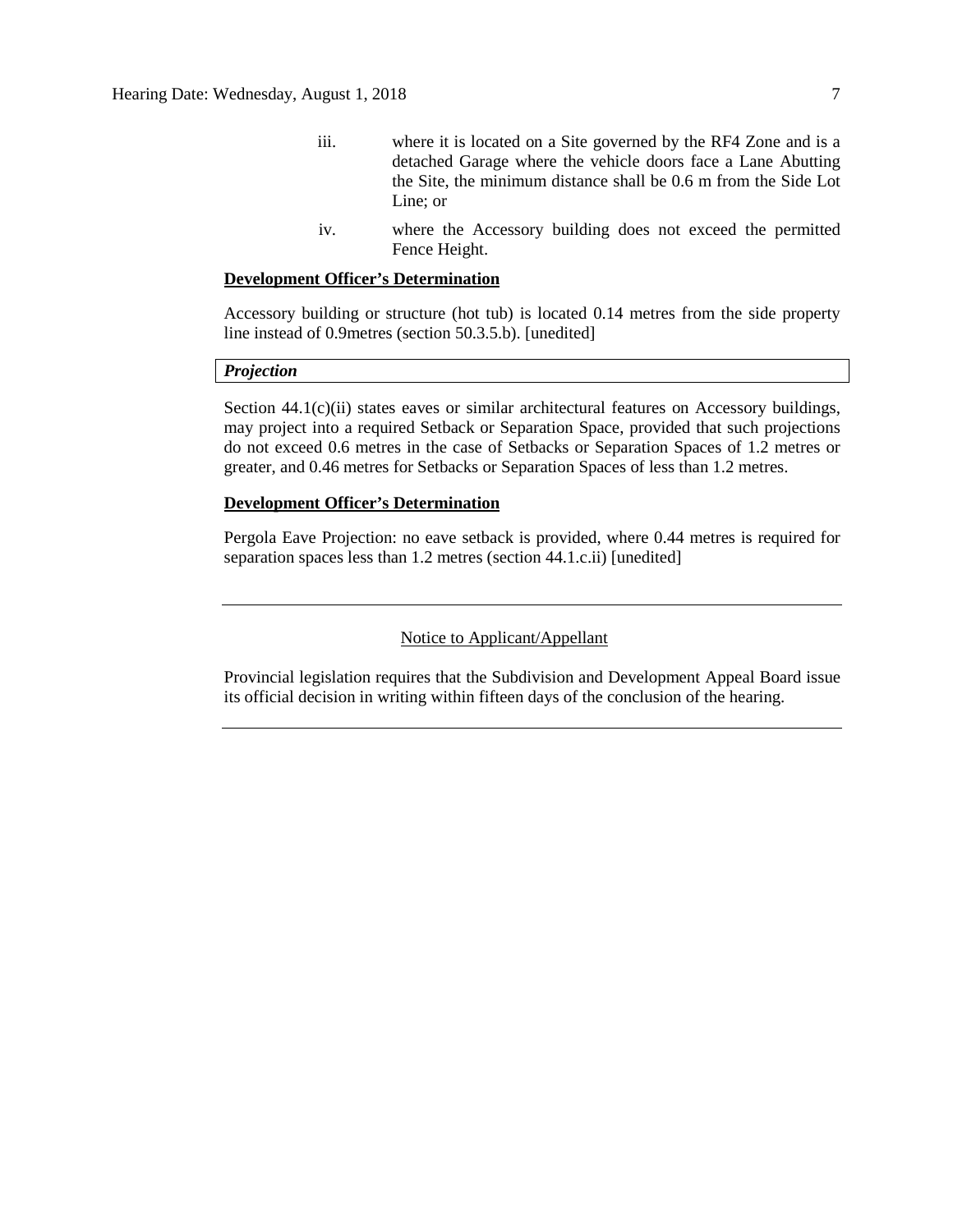| <b>Minor Development Permit</b><br>Applicant<br>Property Address(es) and Legal Description(s)<br>707 - 140 STREET NW<br>Plan 4629KS Blk 14 Lot 13<br>Specific Address(es)<br>Suite<br>8707 - 140 STREET NW<br>Entryway: 8707 - 140 STREET NW<br>8707 - 140 STREET NW<br>Building:<br><b>Scope of Permit</b><br>To construct a side uncovered deck (4.97m x 4.18m @ 0.81m Height.) with pergola and hot tub (2.06m x 1.84m) to a Single Det ched<br>House. Existing without permits.<br><b>Permit Details</b><br>Class of Permit: Class B<br># of Dwelling Units Add/Remove: 0<br>Lot Grading Needed?: N<br>Client File Reference Number:<br>New Sewer Service Required: N/A<br>Minor ev. Application Fee: Deck (uncovered)<br>Stat. Plan Overlay/Annex Area: Mature Neighbourhood<br>Secondary Suite Included ?: N<br>Overl y<br>I/We certify th t the above noted details are correct.<br>Applicant sign ture:<br><b>Development Permit Decision</b><br>Approved<br><b>Subject to the Following Conditions</b><br>This Development Permit authorizes a side uncovered deck with pergola and hot tub (1.84m x 2. 6m) in the re r side y rd of a<br>Single Detached House. The development shall be inst 1led in accordance with the stamped and pproved drawings.<br>Any future deck enclosure or cover requires a sep rate development and building permit approval.<br><b>ADVISEMENTS:</b><br>An approved Development Permit me ns that the proposed development has been reviewed only against the provisions of the<br>Edmonton Zoning Bylaw. It does not remove obligations to conform with other legislation, bylaws or land title instruments such as<br>the Municipal Government Act, the ERCB irective 079, the Edmonton Safety Codes Permit Bylaw or any caveats, covenants or<br>easements that might be attached to the Site.<br>Unless otherwise stated, all above references to section numbers refer to the authority under the Edmonton Zoning Byl w 12 00.<br>Variances<br>1. Accessory building or structure (Hot tub) is loc ted t 8.41 m from the front property line, instead of minimum of 18 m<br>(Section 50.3.5.a)<br>2. Accessory building or structure (Hot tub) is loc ted t 0.14 m from the side property line insted of 0.9 m (Section 5 .3.5.b)<br>3. Pergola Eave Projection: no eave setback is provided, where 0.44 m is required for separation sp ces less than 1.2 m (Section<br>44.1.c.ii) | <b>dimonton</b> |  | Application Date:<br>Printed:<br>Page: | Project Number: 282871006-001<br>MAY 22, 201<br>uly 11, 2018 at 8 20 AM<br>$1$ of $2$ |  |
|----------------------------------------------------------------------------------------------------------------------------------------------------------------------------------------------------------------------------------------------------------------------------------------------------------------------------------------------------------------------------------------------------------------------------------------------------------------------------------------------------------------------------------------------------------------------------------------------------------------------------------------------------------------------------------------------------------------------------------------------------------------------------------------------------------------------------------------------------------------------------------------------------------------------------------------------------------------------------------------------------------------------------------------------------------------------------------------------------------------------------------------------------------------------------------------------------------------------------------------------------------------------------------------------------------------------------------------------------------------------------------------------------------------------------------------------------------------------------------------------------------------------------------------------------------------------------------------------------------------------------------------------------------------------------------------------------------------------------------------------------------------------------------------------------------------------------------------------------------------------------------------------------------------------------------------------------------------------------------------------------------------------------------------------------------------------------------------------------------------------------------------------------------------------------------------------------------------------------------------------------------------------------------------------------------------------------------------------------------------------------------------------------------------------------------|-----------------|--|----------------------------------------|---------------------------------------------------------------------------------------|--|
| This document is a record of a Development Permit application, and a record of the decision for the undertaking described below, subject to<br>the limitations and conditions of this permit, of the Edmonton Zoning Bylaw 12800 as amended.                                                                                                                                                                                                                                                                                                                                                                                                                                                                                                                                                                                                                                                                                                                                                                                                                                                                                                                                                                                                                                                                                                                                                                                                                                                                                                                                                                                                                                                                                                                                                                                                                                                                                                                                                                                                                                                                                                                                                                                                                                                                                                                                                                                     |                 |  |                                        |                                                                                       |  |
|                                                                                                                                                                                                                                                                                                                                                                                                                                                                                                                                                                                                                                                                                                                                                                                                                                                                                                                                                                                                                                                                                                                                                                                                                                                                                                                                                                                                                                                                                                                                                                                                                                                                                                                                                                                                                                                                                                                                                                                                                                                                                                                                                                                                                                                                                                                                                                                                                                  |                 |  |                                        |                                                                                       |  |
|                                                                                                                                                                                                                                                                                                                                                                                                                                                                                                                                                                                                                                                                                                                                                                                                                                                                                                                                                                                                                                                                                                                                                                                                                                                                                                                                                                                                                                                                                                                                                                                                                                                                                                                                                                                                                                                                                                                                                                                                                                                                                                                                                                                                                                                                                                                                                                                                                                  |                 |  |                                        |                                                                                       |  |
|                                                                                                                                                                                                                                                                                                                                                                                                                                                                                                                                                                                                                                                                                                                                                                                                                                                                                                                                                                                                                                                                                                                                                                                                                                                                                                                                                                                                                                                                                                                                                                                                                                                                                                                                                                                                                                                                                                                                                                                                                                                                                                                                                                                                                                                                                                                                                                                                                                  |                 |  |                                        |                                                                                       |  |
|                                                                                                                                                                                                                                                                                                                                                                                                                                                                                                                                                                                                                                                                                                                                                                                                                                                                                                                                                                                                                                                                                                                                                                                                                                                                                                                                                                                                                                                                                                                                                                                                                                                                                                                                                                                                                                                                                                                                                                                                                                                                                                                                                                                                                                                                                                                                                                                                                                  |                 |  |                                        |                                                                                       |  |
|                                                                                                                                                                                                                                                                                                                                                                                                                                                                                                                                                                                                                                                                                                                                                                                                                                                                                                                                                                                                                                                                                                                                                                                                                                                                                                                                                                                                                                                                                                                                                                                                                                                                                                                                                                                                                                                                                                                                                                                                                                                                                                                                                                                                                                                                                                                                                                                                                                  |                 |  |                                        |                                                                                       |  |
|                                                                                                                                                                                                                                                                                                                                                                                                                                                                                                                                                                                                                                                                                                                                                                                                                                                                                                                                                                                                                                                                                                                                                                                                                                                                                                                                                                                                                                                                                                                                                                                                                                                                                                                                                                                                                                                                                                                                                                                                                                                                                                                                                                                                                                                                                                                                                                                                                                  |                 |  |                                        |                                                                                       |  |
|                                                                                                                                                                                                                                                                                                                                                                                                                                                                                                                                                                                                                                                                                                                                                                                                                                                                                                                                                                                                                                                                                                                                                                                                                                                                                                                                                                                                                                                                                                                                                                                                                                                                                                                                                                                                                                                                                                                                                                                                                                                                                                                                                                                                                                                                                                                                                                                                                                  |                 |  |                                        |                                                                                       |  |
|                                                                                                                                                                                                                                                                                                                                                                                                                                                                                                                                                                                                                                                                                                                                                                                                                                                                                                                                                                                                                                                                                                                                                                                                                                                                                                                                                                                                                                                                                                                                                                                                                                                                                                                                                                                                                                                                                                                                                                                                                                                                                                                                                                                                                                                                                                                                                                                                                                  |                 |  |                                        |                                                                                       |  |
|                                                                                                                                                                                                                                                                                                                                                                                                                                                                                                                                                                                                                                                                                                                                                                                                                                                                                                                                                                                                                                                                                                                                                                                                                                                                                                                                                                                                                                                                                                                                                                                                                                                                                                                                                                                                                                                                                                                                                                                                                                                                                                                                                                                                                                                                                                                                                                                                                                  |                 |  |                                        |                                                                                       |  |
|                                                                                                                                                                                                                                                                                                                                                                                                                                                                                                                                                                                                                                                                                                                                                                                                                                                                                                                                                                                                                                                                                                                                                                                                                                                                                                                                                                                                                                                                                                                                                                                                                                                                                                                                                                                                                                                                                                                                                                                                                                                                                                                                                                                                                                                                                                                                                                                                                                  |                 |  |                                        |                                                                                       |  |
|                                                                                                                                                                                                                                                                                                                                                                                                                                                                                                                                                                                                                                                                                                                                                                                                                                                                                                                                                                                                                                                                                                                                                                                                                                                                                                                                                                                                                                                                                                                                                                                                                                                                                                                                                                                                                                                                                                                                                                                                                                                                                                                                                                                                                                                                                                                                                                                                                                  |                 |  |                                        |                                                                                       |  |
|                                                                                                                                                                                                                                                                                                                                                                                                                                                                                                                                                                                                                                                                                                                                                                                                                                                                                                                                                                                                                                                                                                                                                                                                                                                                                                                                                                                                                                                                                                                                                                                                                                                                                                                                                                                                                                                                                                                                                                                                                                                                                                                                                                                                                                                                                                                                                                                                                                  |                 |  |                                        |                                                                                       |  |
|                                                                                                                                                                                                                                                                                                                                                                                                                                                                                                                                                                                                                                                                                                                                                                                                                                                                                                                                                                                                                                                                                                                                                                                                                                                                                                                                                                                                                                                                                                                                                                                                                                                                                                                                                                                                                                                                                                                                                                                                                                                                                                                                                                                                                                                                                                                                                                                                                                  |                 |  |                                        |                                                                                       |  |
|                                                                                                                                                                                                                                                                                                                                                                                                                                                                                                                                                                                                                                                                                                                                                                                                                                                                                                                                                                                                                                                                                                                                                                                                                                                                                                                                                                                                                                                                                                                                                                                                                                                                                                                                                                                                                                                                                                                                                                                                                                                                                                                                                                                                                                                                                                                                                                                                                                  |                 |  |                                        |                                                                                       |  |
|                                                                                                                                                                                                                                                                                                                                                                                                                                                                                                                                                                                                                                                                                                                                                                                                                                                                                                                                                                                                                                                                                                                                                                                                                                                                                                                                                                                                                                                                                                                                                                                                                                                                                                                                                                                                                                                                                                                                                                                                                                                                                                                                                                                                                                                                                                                                                                                                                                  |                 |  |                                        |                                                                                       |  |
|                                                                                                                                                                                                                                                                                                                                                                                                                                                                                                                                                                                                                                                                                                                                                                                                                                                                                                                                                                                                                                                                                                                                                                                                                                                                                                                                                                                                                                                                                                                                                                                                                                                                                                                                                                                                                                                                                                                                                                                                                                                                                                                                                                                                                                                                                                                                                                                                                                  |                 |  |                                        |                                                                                       |  |
|                                                                                                                                                                                                                                                                                                                                                                                                                                                                                                                                                                                                                                                                                                                                                                                                                                                                                                                                                                                                                                                                                                                                                                                                                                                                                                                                                                                                                                                                                                                                                                                                                                                                                                                                                                                                                                                                                                                                                                                                                                                                                                                                                                                                                                                                                                                                                                                                                                  |                 |  |                                        |                                                                                       |  |
|                                                                                                                                                                                                                                                                                                                                                                                                                                                                                                                                                                                                                                                                                                                                                                                                                                                                                                                                                                                                                                                                                                                                                                                                                                                                                                                                                                                                                                                                                                                                                                                                                                                                                                                                                                                                                                                                                                                                                                                                                                                                                                                                                                                                                                                                                                                                                                                                                                  |                 |  |                                        |                                                                                       |  |
|                                                                                                                                                                                                                                                                                                                                                                                                                                                                                                                                                                                                                                                                                                                                                                                                                                                                                                                                                                                                                                                                                                                                                                                                                                                                                                                                                                                                                                                                                                                                                                                                                                                                                                                                                                                                                                                                                                                                                                                                                                                                                                                                                                                                                                                                                                                                                                                                                                  |                 |  |                                        |                                                                                       |  |
|                                                                                                                                                                                                                                                                                                                                                                                                                                                                                                                                                                                                                                                                                                                                                                                                                                                                                                                                                                                                                                                                                                                                                                                                                                                                                                                                                                                                                                                                                                                                                                                                                                                                                                                                                                                                                                                                                                                                                                                                                                                                                                                                                                                                                                                                                                                                                                                                                                  |                 |  |                                        |                                                                                       |  |
|                                                                                                                                                                                                                                                                                                                                                                                                                                                                                                                                                                                                                                                                                                                                                                                                                                                                                                                                                                                                                                                                                                                                                                                                                                                                                                                                                                                                                                                                                                                                                                                                                                                                                                                                                                                                                                                                                                                                                                                                                                                                                                                                                                                                                                                                                                                                                                                                                                  |                 |  |                                        |                                                                                       |  |
|                                                                                                                                                                                                                                                                                                                                                                                                                                                                                                                                                                                                                                                                                                                                                                                                                                                                                                                                                                                                                                                                                                                                                                                                                                                                                                                                                                                                                                                                                                                                                                                                                                                                                                                                                                                                                                                                                                                                                                                                                                                                                                                                                                                                                                                                                                                                                                                                                                  |                 |  |                                        |                                                                                       |  |
|                                                                                                                                                                                                                                                                                                                                                                                                                                                                                                                                                                                                                                                                                                                                                                                                                                                                                                                                                                                                                                                                                                                                                                                                                                                                                                                                                                                                                                                                                                                                                                                                                                                                                                                                                                                                                                                                                                                                                                                                                                                                                                                                                                                                                                                                                                                                                                                                                                  |                 |  |                                        |                                                                                       |  |
|                                                                                                                                                                                                                                                                                                                                                                                                                                                                                                                                                                                                                                                                                                                                                                                                                                                                                                                                                                                                                                                                                                                                                                                                                                                                                                                                                                                                                                                                                                                                                                                                                                                                                                                                                                                                                                                                                                                                                                                                                                                                                                                                                                                                                                                                                                                                                                                                                                  |                 |  |                                        |                                                                                       |  |
|                                                                                                                                                                                                                                                                                                                                                                                                                                                                                                                                                                                                                                                                                                                                                                                                                                                                                                                                                                                                                                                                                                                                                                                                                                                                                                                                                                                                                                                                                                                                                                                                                                                                                                                                                                                                                                                                                                                                                                                                                                                                                                                                                                                                                                                                                                                                                                                                                                  |                 |  |                                        |                                                                                       |  |
|                                                                                                                                                                                                                                                                                                                                                                                                                                                                                                                                                                                                                                                                                                                                                                                                                                                                                                                                                                                                                                                                                                                                                                                                                                                                                                                                                                                                                                                                                                                                                                                                                                                                                                                                                                                                                                                                                                                                                                                                                                                                                                                                                                                                                                                                                                                                                                                                                                  |                 |  |                                        |                                                                                       |  |
|                                                                                                                                                                                                                                                                                                                                                                                                                                                                                                                                                                                                                                                                                                                                                                                                                                                                                                                                                                                                                                                                                                                                                                                                                                                                                                                                                                                                                                                                                                                                                                                                                                                                                                                                                                                                                                                                                                                                                                                                                                                                                                                                                                                                                                                                                                                                                                                                                                  |                 |  |                                        |                                                                                       |  |
|                                                                                                                                                                                                                                                                                                                                                                                                                                                                                                                                                                                                                                                                                                                                                                                                                                                                                                                                                                                                                                                                                                                                                                                                                                                                                                                                                                                                                                                                                                                                                                                                                                                                                                                                                                                                                                                                                                                                                                                                                                                                                                                                                                                                                                                                                                                                                                                                                                  |                 |  |                                        |                                                                                       |  |
|                                                                                                                                                                                                                                                                                                                                                                                                                                                                                                                                                                                                                                                                                                                                                                                                                                                                                                                                                                                                                                                                                                                                                                                                                                                                                                                                                                                                                                                                                                                                                                                                                                                                                                                                                                                                                                                                                                                                                                                                                                                                                                                                                                                                                                                                                                                                                                                                                                  |                 |  |                                        |                                                                                       |  |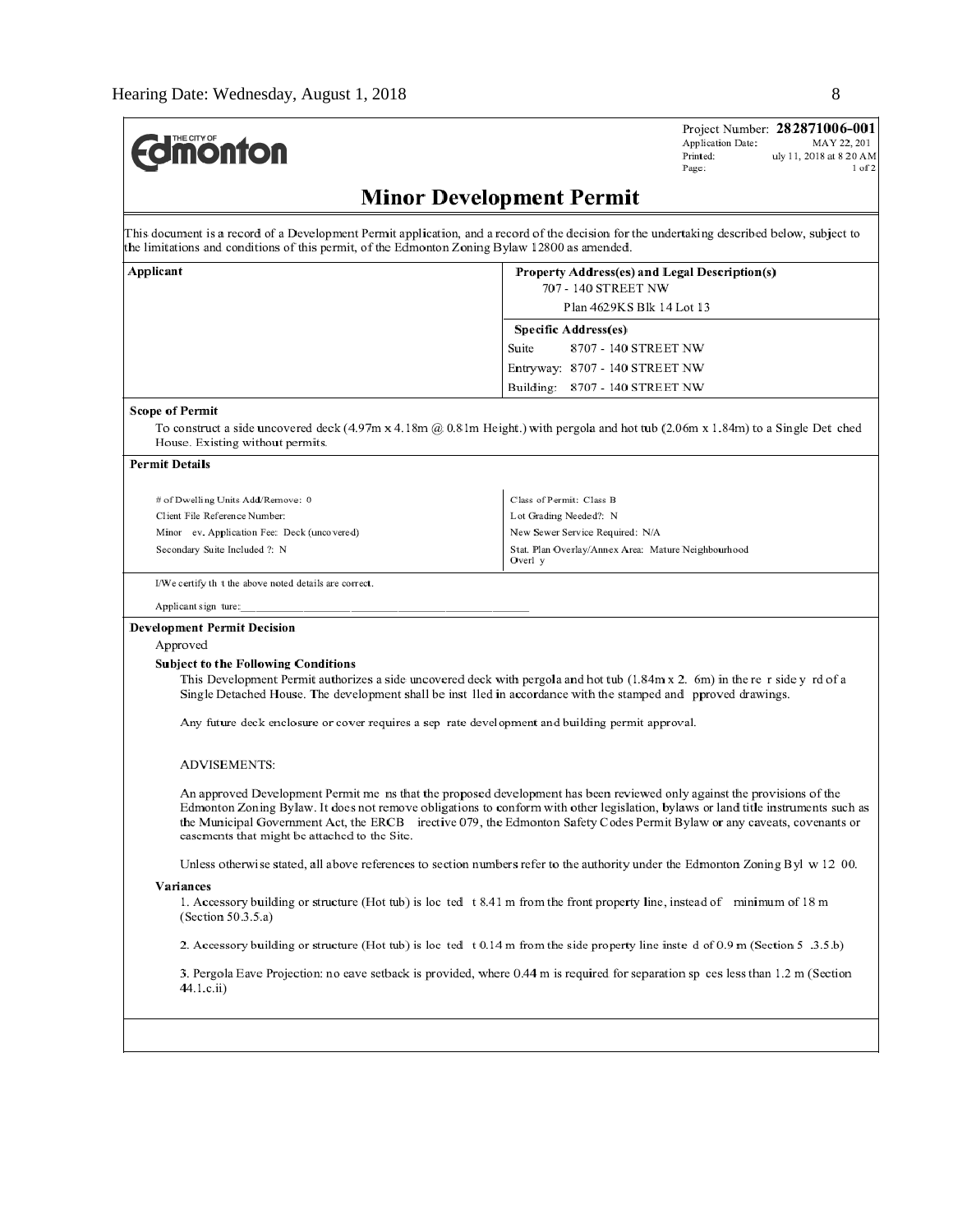

Project Number: 282871006-001 Application Date: MAY 22, 2018 Printed: July 11, 2018 at 8:20 AM Page:  $2$  of  $2\,$ 

# **Minor Development Permit**

#### **Rights of Appeal**

This approval is subject to the right of appeal as outlined in Chapter 24, Section 683 through 689 of the Municipal Government Amendment Act.

#### Issue Date: Jun 15, 2018 Development Authority: WATTS, STACY  $21.2018$

| Notice Period Begins: Jun 21, 2018  | <b>Ends:</b> Jul 12, 2018 |                    |           |              |
|-------------------------------------|---------------------------|--------------------|-----------|--------------|
| Fees                                |                           |                    |           |              |
|                                     | <b>Fee Amount</b>         | <b>Amount Paid</b> | Receipt # | Date Paid    |
| Dev. Application Fee                | \$116.00                  | \$116.00           | 05038239  | May 22, 2018 |
| Existing Without Permit Penalty Fee | \$116.00                  | \$116.00           | 05104218  | Jun 15, 2018 |
| Total GST Amount:                   | \$0.00                    |                    |           |              |
| Totals for Permit:                  | \$232.00                  | \$232.00           |           |              |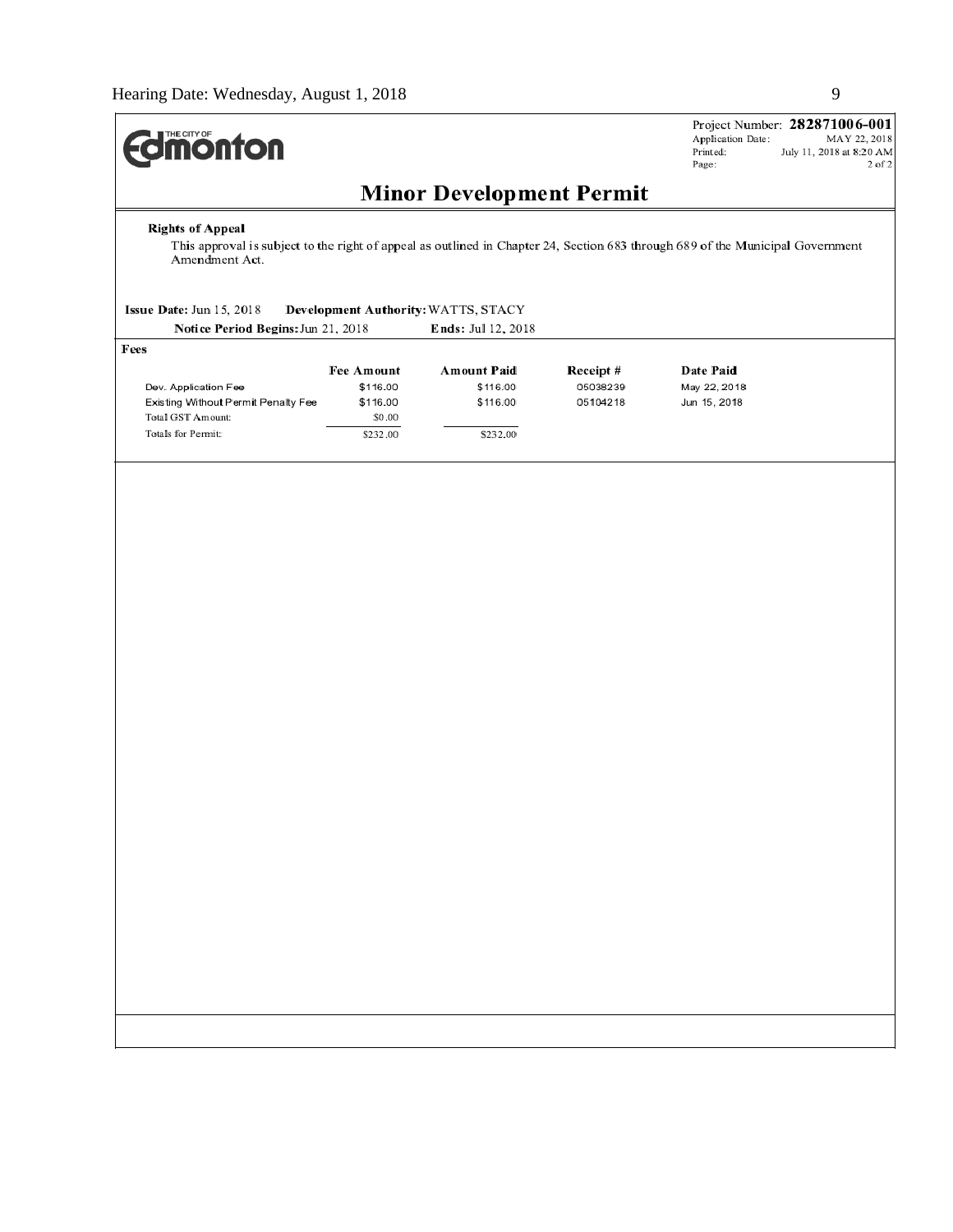

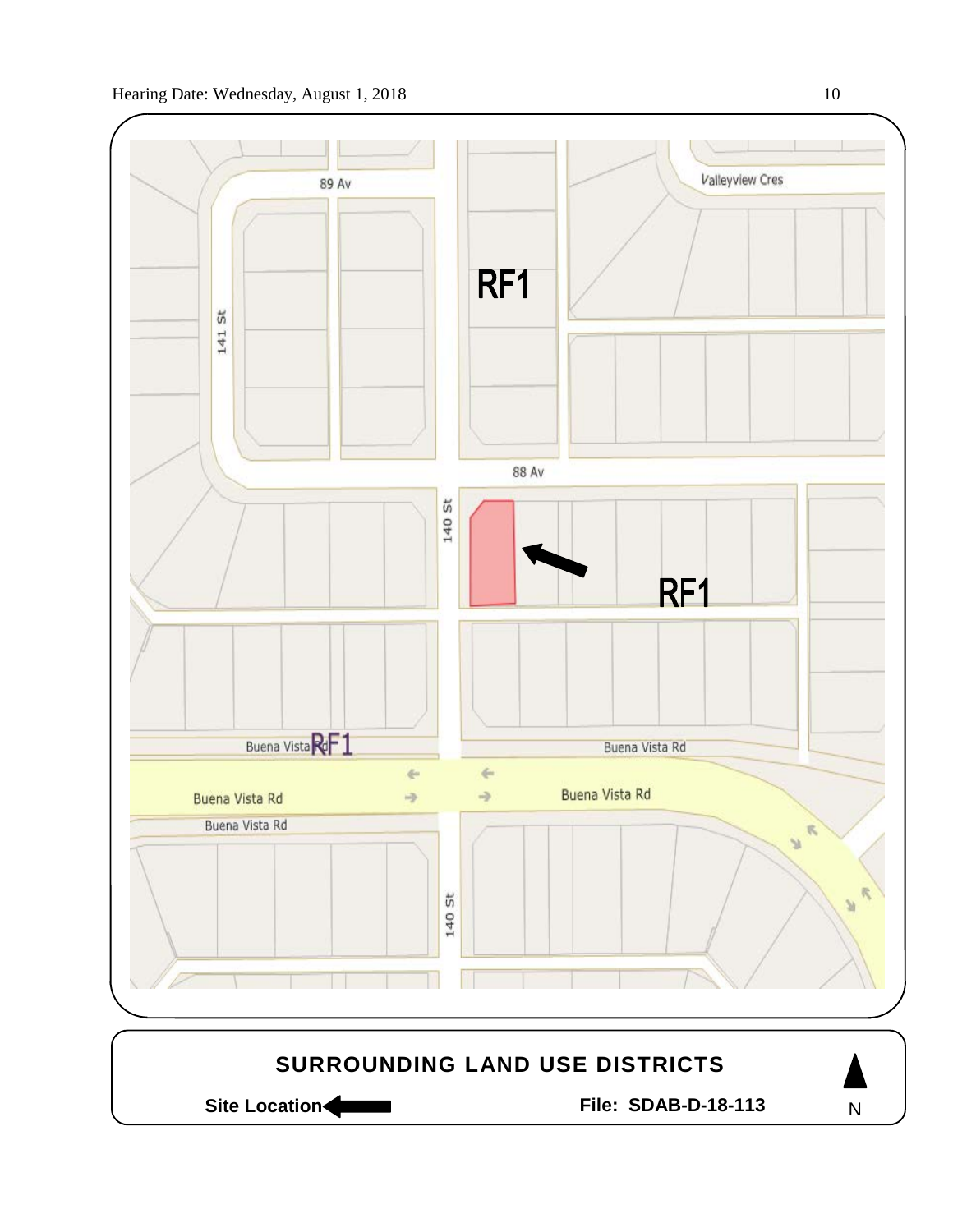| AN APPEAL FROM THE DECISION OF THE DEVELOPMENT OFFICER |                                                                                                                                                                                                         |
|--------------------------------------------------------|---------------------------------------------------------------------------------------------------------------------------------------------------------------------------------------------------------|
| <b>APPELLANT:</b>                                      |                                                                                                                                                                                                         |
| <b>APPLICATION NO.:</b>                                | 064420917-005                                                                                                                                                                                           |
| <b>APPLICATION TO:</b>                                 | Increase the occupancy and public space<br>of a Restaurants Use (67 m2 public space)<br>and to change the Use of the second floor<br>to (2) Dwellings of Apartment Housing,<br>existing without permits |
| <b>DECISION OF THE</b><br>DEVELOPMENT AUTHORITY:       | Refused                                                                                                                                                                                                 |
| <b>DECISION DATE:</b>                                  | <b>June 8, 2018</b>                                                                                                                                                                                     |
| <b>DATE OF APPEAL:</b>                                 | <b>July 4, 2018</b>                                                                                                                                                                                     |
| <b>MUNICIPAL DESCRIPTION</b><br>OF SUBJECT PROPERTY:   | 6010 - 104 Street NW                                                                                                                                                                                    |
| <b>LEGAL DESCRIPTION:</b>                              | Plan 3553P Blk 41 Lot 6                                                                                                                                                                                 |
| ZONE:                                                  |                                                                                                                                                                                                         |
|                                                        | <b>CB2-General Business Zone</b>                                                                                                                                                                        |
| <b>OVERLAY:</b>                                        | N/A                                                                                                                                                                                                     |

#### *Grounds for Appeal*

The Appellant provided the following reasons for appealing the decision of the Development Authority:

> The Apartments were there before I purchase this property in 2003. I will be more then happy to provide you the details in this regards.

The second part is Parking - We had the Parking exemption granted in 2003 upon building this restaurant. We also have a Letter for extra Eight parking, plus more in the evening for the Restaurant operations.

# *General Matters*

**The decision of refusal by the Development Officer is dated June 8, 2018. The Notice of Appeal was filed on July 4, 2018.**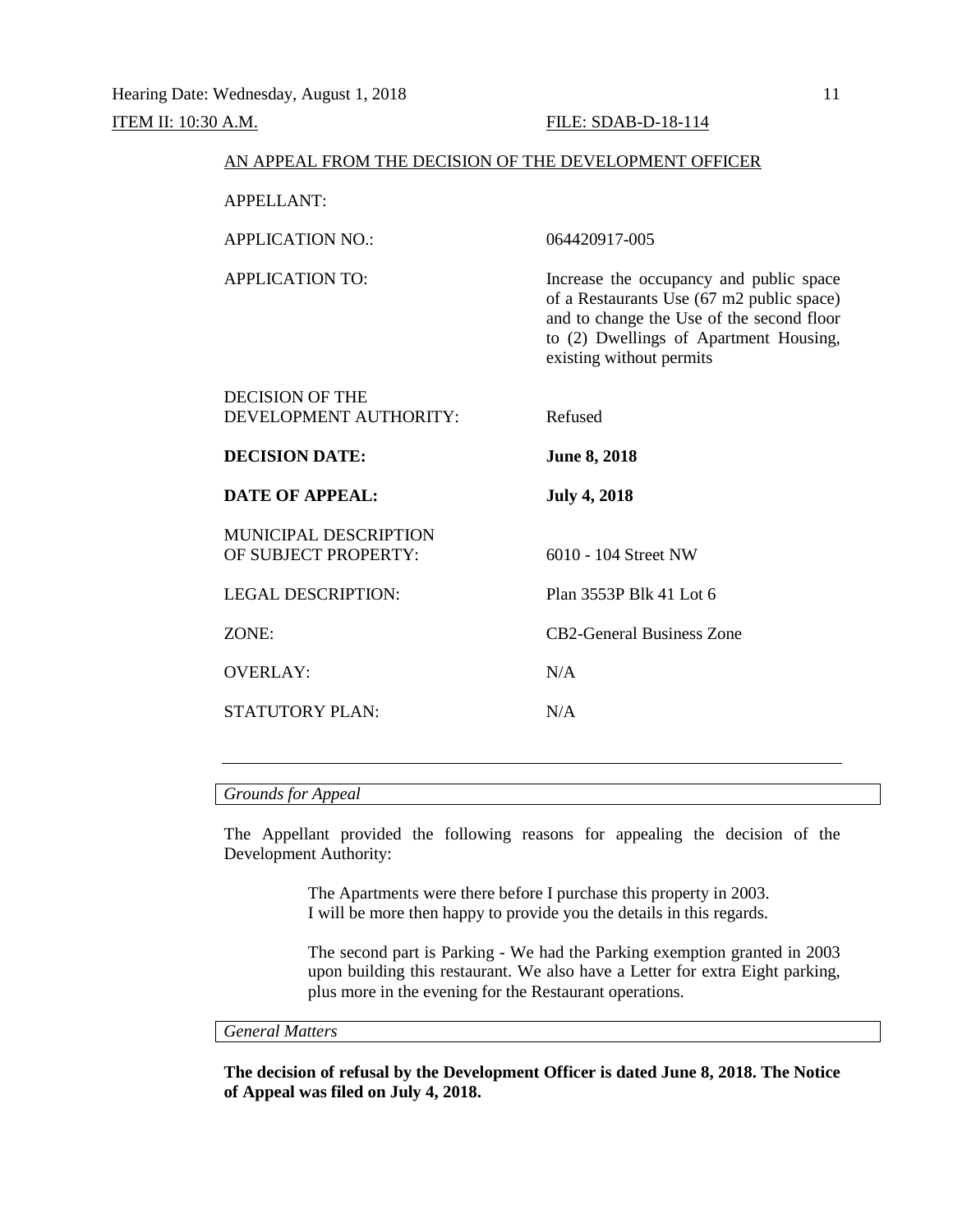The *Municipal Government Act*, RSA 2000, c M-26 states the following:

#### **Grounds for Appeal**

**685(1)** If a development authority

- (a) fails or refuses to issue a development permit to a person,
- (b) issues a development permit subject to conditions, or
- (c) issues an order under section 645,

the person applying for the permit or affected by the order under section 645 may appeal to the subdivision and development appeal board.

#### **Appeals**

**686(1)** A development appeal to a subdivision and development appeal board is commenced by filing a notice of the appeal, containing reasons, with the board,

- (a) in the case of an appeal made by a person referred to in section 685(1)
	- (i) with respect to an application for a development permit,
		- (A) within 21 days after the date on which the written decision is given under section 642, […]

## **Hearing and Decision**

**687(3)** In determining an appeal, the subdivision and development appeal board

- …
- (a.1) must comply with the land use policies;
- (a.2) subject to section 638, must comply with any applicable statutory plans;
- (a.3) subject to clause (d), must comply with any land use bylaw in effect;
	- …
	- (c) may confirm, revoke or vary the order, decision or development permit or any condition attached to any of them or make or substitute an order, decision or permit of its own;
	- (d) may make an order or decision or issue or confirm the issue of a development permit even though the proposed development does not comply with the land use bylaw if, in its opinion,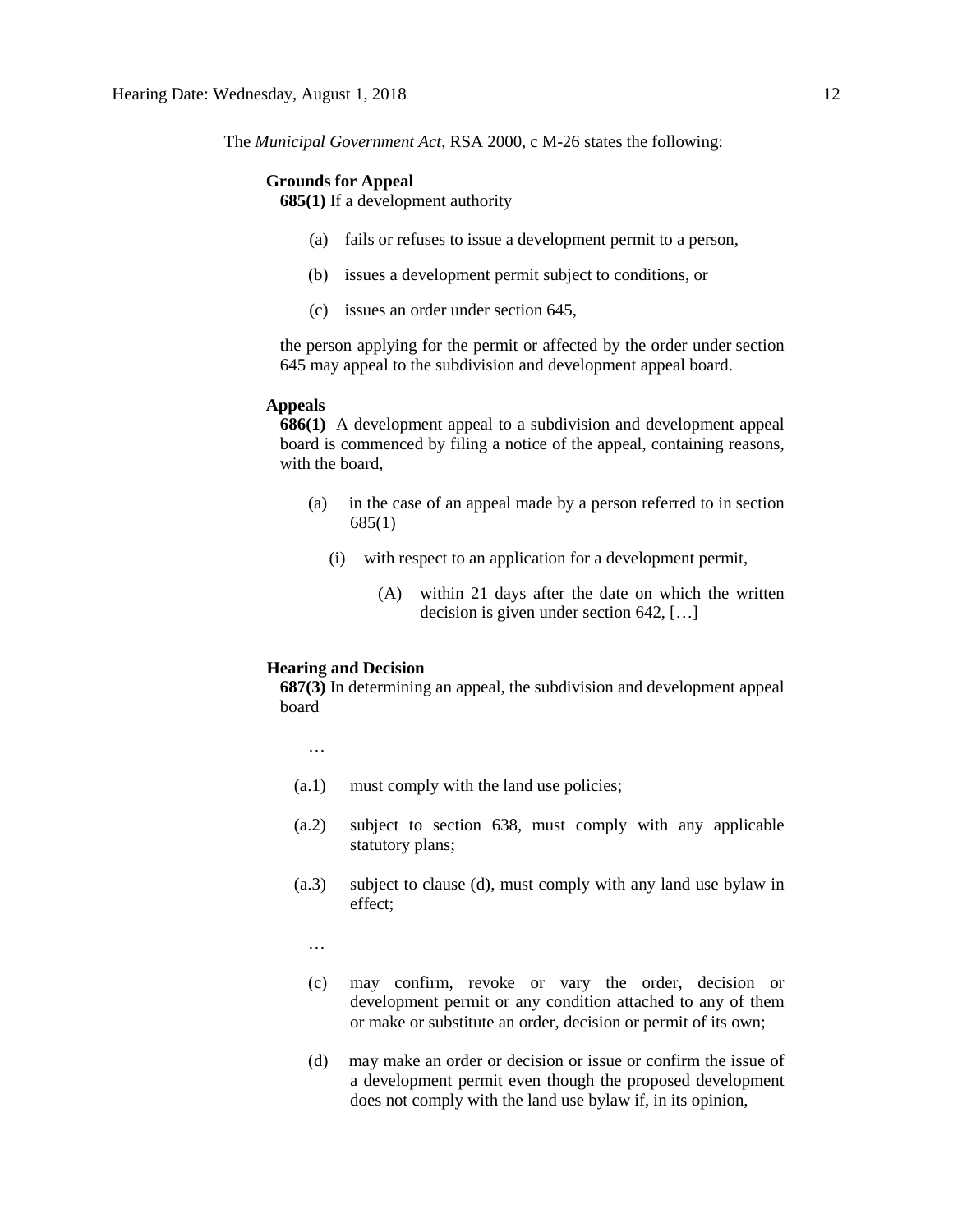- (i) the proposed development would not
	- (A) unduly interfere with the amenities of the neighbourhood, or
	- (B) materially interfere with or affect the use, enjoyment or value of neighbouring parcels of land,

and

(ii) the proposed development conforms with the use prescribed for that land or building in the land use bylaw.

## **Non-Conforming use and non-conforming buildings**

**643(1)** If a development permit has been issued on or before the day on which a land use bylaw or a land use amendment bylaw comes into force in a municipality and the bylaw would make the development in respect of which the permit was issued a non-conforming use or non-conforming building, the development in respect of which the permit was issued a non-conforming use or no-conforming building, the development permit continues in effect in spite of the coming into force of the bylaw.

**(2)** A non-conforming use of land or a building may be continued but if that use is discontinued for a period of 6 consecutive months or more, any future use of a land or building must conform with the land use bylaw then in effect.

**(3)** A non-conforming use of part of a building may be extended throughout the building but the building, whether or not it is a nonconforming building, may not be enlarged or added to and no structural alterations may be made to it or in it.

**(4)** A non-conforming use or part of a lot may not be extended or transferred in whole or in part to any other part of the lot and no additional buildings may be constructed on the lot while the nonconforming use continues.

**(5)** A non-conforming building may continue to be used but the building may not be enlarged, added to, rebuilt or structurally altered except

- a) to make it a conforming building,
- b) for routine maintenance of the building, if the development authority considers it necessary, orin accordance with a land use bylaw that provides minor variance powers to the development authority for the purposes of this section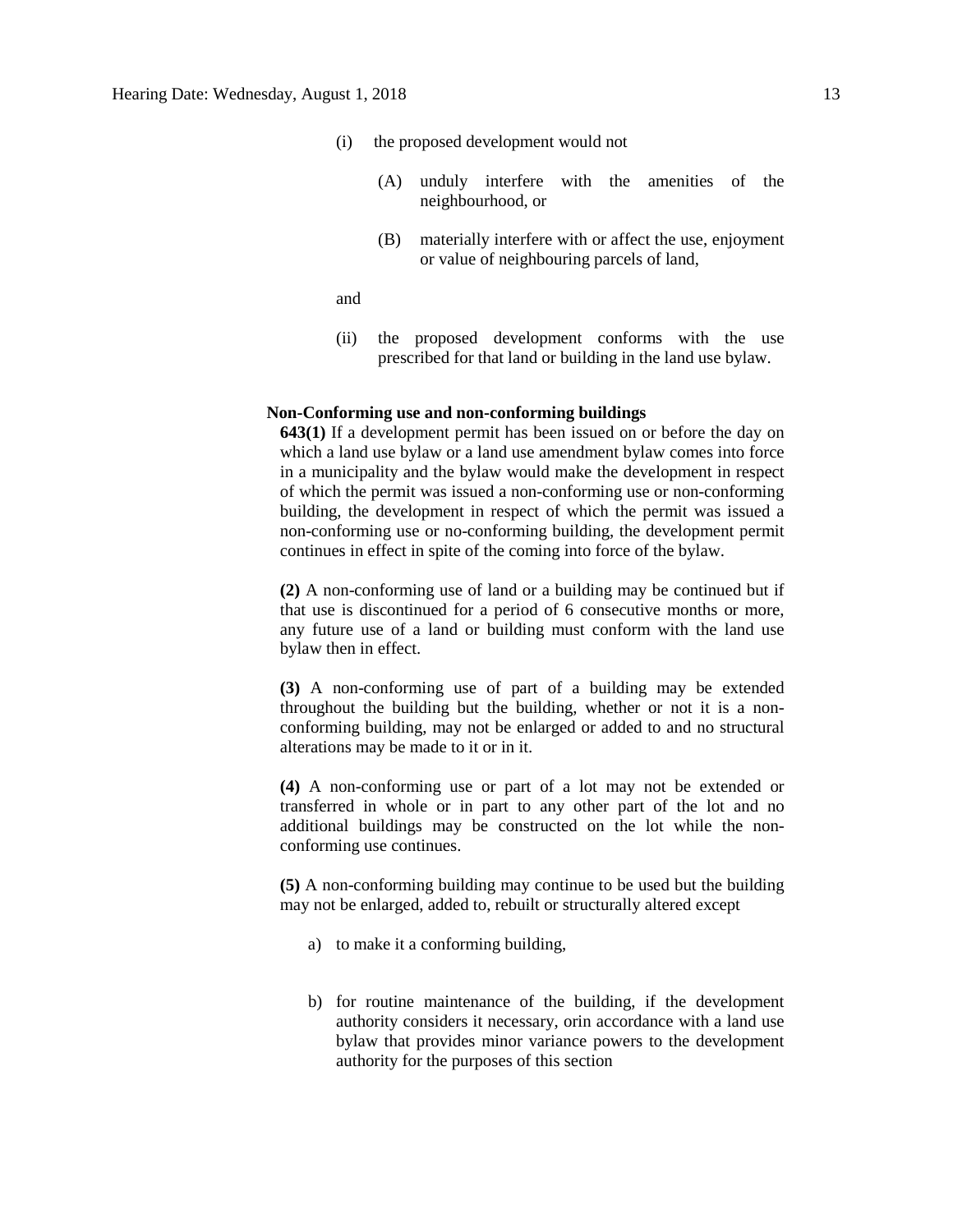Hearing Date: Wednesday, August 1, 2018 14

**(6)** If a non-conforming building is damaged or destroyed to the extent of more than 75% of the value of the building above its foundation, the building may not be repaired or rebuilt except in accordance with the land use bylaw.

**(7)** The land use or the use of a building is not affected by a change of ownership or tenancy of the land or building.

#### **General Provisions from the** *Edmonton Zoning Bylaw:*

Under Section 340.1, the **General Purpose** of the **(CB2) General Business Zone** is to provide for businesses that require large Sites and a location with good visibility and accessibility along, or adjacent to, major public roadways.

Under section 340.2(26), **Restaurants,** for less than 200 occupants and 240 square metres of Public Space, are a **Permitted Use** in the **(CB2) General Business Zone.**

Under 7.4(47), **Restaurant** means "development where the primary purpose of the facility is the sale of prepared foods and beverages to the public, for consumption within the premises or off the Site. Minors are never prohibited from any portion of the establishment at any time during the hours of operation. This Use typically has a varied menu, with a fully equipped kitchen and preparation area, and includes fast food and family restaurants."

Under section 6.1, **Occupants** means:

when referring to Specialty Food Services, Restaurants, Bars and Neighbourhood Pubs and Nightclubs, people that may occupy Public Space within any of these Uses, to be calculated at 1 Occupant per  $1.2 \text{ m}^2$ of Public Space.

Under section 6.1, **Public Space** means:

space that is part of an establishment, which is open to the public and not restricted to only employees. Public Space includes any private non-sale hospitality area where products manufactured within the premises are provided to private groups for tasting and sampling. This definition does not include kitchens, administration offices, food or drink preparation areas.

Under Section 340.3(2), **Apartment Housing** is a **Discretionary Use** in the **(CB2) General Business Zone.**

Under section 7.2, **Apartment Housing** means "development consisting of one or more Dwellings contained within a building in which the Dwellings are arranged in any horizontal or vertical configuration, which does not conform to the definition of any other Residential Use."

Under section 6.1, **Dwelling** means **"**a self-contained unit comprised of one or more rooms accommodating sitting, sleeping, sanitary facilities, and a principal kitchen for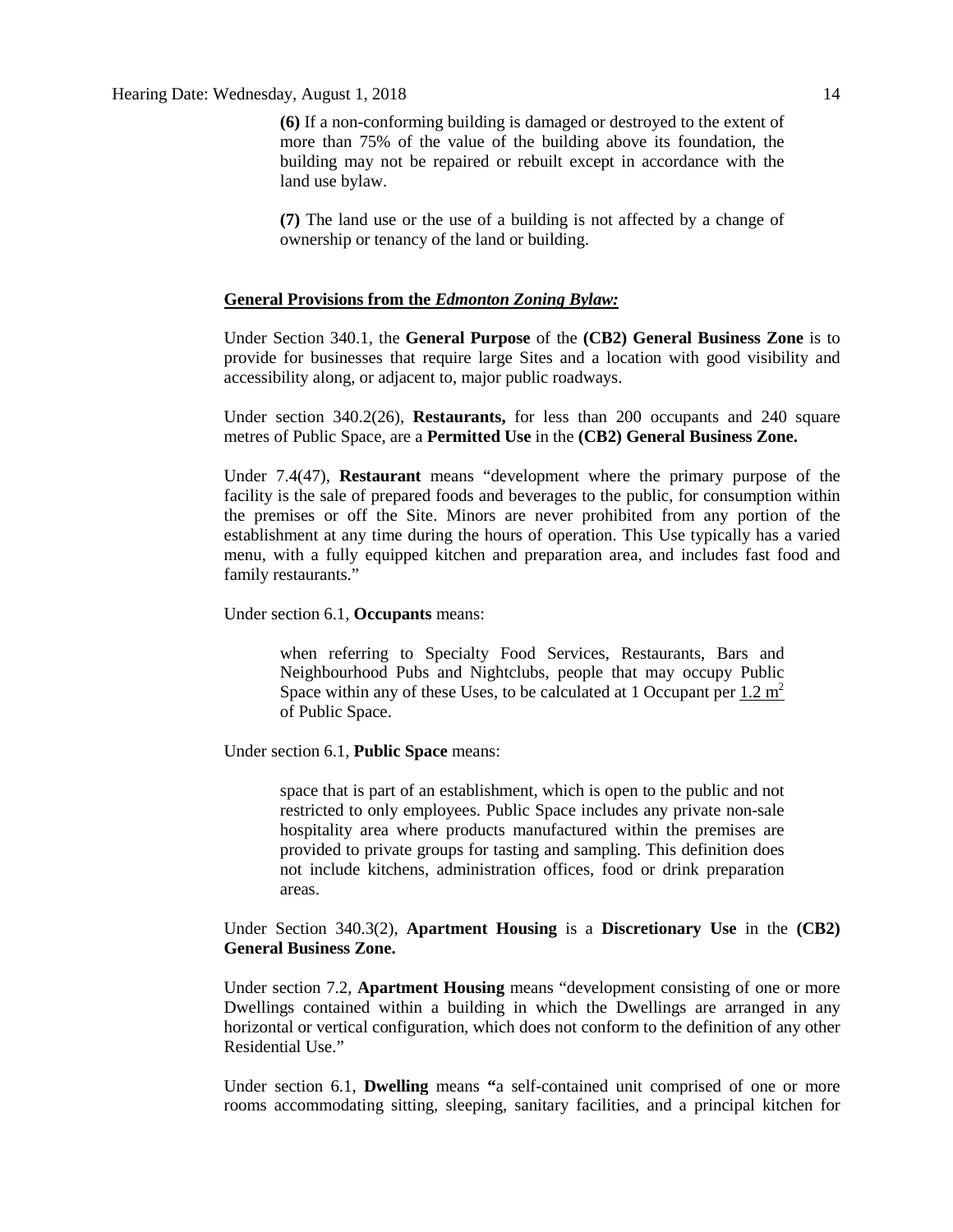food preparation, cooking, and serving. A Dwelling is used permanently or semipermanently as a residence for a single Household."

## *Parking*

Section 54.2 (23) Schedule 1(A) states that **Restaurants** are required 1 parking space per 9.6 metres squared of Public Space.

Section 54.2(1) Schedule 1(A) states that **Apartment housing** requires a minimum of 1 parking space per 1 Bedroom Dwellings.

## **Development Officer's Determination**

Parking - The site has 5 parking stalls, instead of 9 (Section 54.2 and Schedule 1)

Based on the site width and parking space dimensions requirements of Section 54.2, the Development Officer determines that there are 5 parking spaces that meet requirements.[unedited]

#### *Loading Space*

Section 54.4 Schedule 3(1) states that any development within the Commercial or Industrial Use Classes, excluding Professional, Financial and Office Support Services with a total floor area of building less than 465 metres squared requires a minimum number of 1 loading space.

## **Development Officer's Determination**

Loading space - The site has no loading spaces, instead of one (Section 54.4 and Schedule 3). [unedited]

#### *Amenity Area*

Under section 340.5.3 (c), Amenity Area shall be provided in accordance with Section 46 of this Bylaw.

Under Section 46.1, **Amenity Area** shall only be required for Row Housing, Stacked Row Housing, and Apartment Housing.

Under Section 46.2 Amenity Area shall be provided in accordance with Table 46(2)

| Table 46(2) Amenity Area Requirements                                |                                                                                                |                                                                                                                                                   |  |  |  |  |  |
|----------------------------------------------------------------------|------------------------------------------------------------------------------------------------|---------------------------------------------------------------------------------------------------------------------------------------------------|--|--|--|--|--|
| Minimum<br>Amenity<br>Area<br>provided<br>on Site<br>per<br>Dwelling | Minimum<br>percentage of total<br>required Amenity<br>Area provided on<br>Site at ground level | Maximum percentage of total required<br>Amenity Area provided on Site in a<br>Yard abutting a public roadway other<br>than a Lane at ground level |  |  |  |  |  |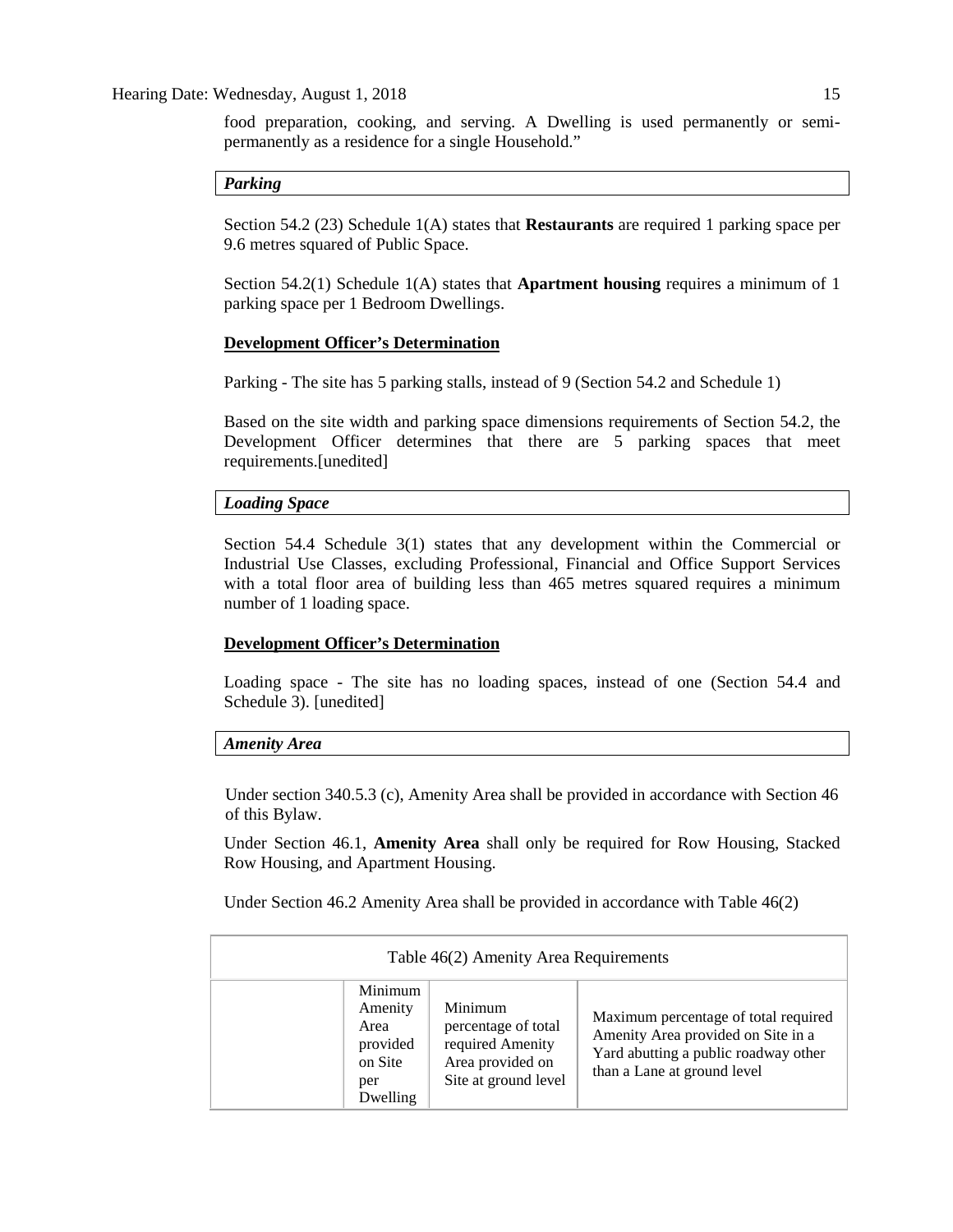| Apartment<br>d.<br>$m\angle$<br>$\cdot$<br>Housing | $\gamma_{\%}$ | 50% |
|----------------------------------------------------|---------------|-----|
|----------------------------------------------------|---------------|-----|

#### **Development Officer's Determination**

Amenity area - no Amenity areas for the Apartments are provided (Section 46 and Section 340.5.3(c)). [unedited]

#### *Non-Conforming Building*

Under Section 11.3(2), the Development Officer may approve, with or without conditions as a Class B Discretionary Development, an enlargement, alteration or addition to a nonconforming building if the non-conforming building complies with the Uses prescribed for that land in this Bylaw and the proposed development would not, in their opinion:

- 1. unduly interfere with the amenities of the neighbourhood; or
- 2. materially interfere with or affect the use, enjoyment or value of neighbouring properties.

Under Section 340.4 (1), the minimum Site Frontage shall be 30.0 metres unless access is provided from a service road.

# **Development Officer's Determination**

Non-Conforming Building - This commercial building no longer conforms to current zoning rules, which may have changed since it was originally constructed. This permit does not increase the non-conformity of the building Site frontage. (Section 11.3.2 and Section 310.4.1).

Notice to Applicant/Appellant

Provincial legislation requires that the Subdivision and Development Appeal Board issue its official decision in writing within fifteen days of the conclusion of the hearing.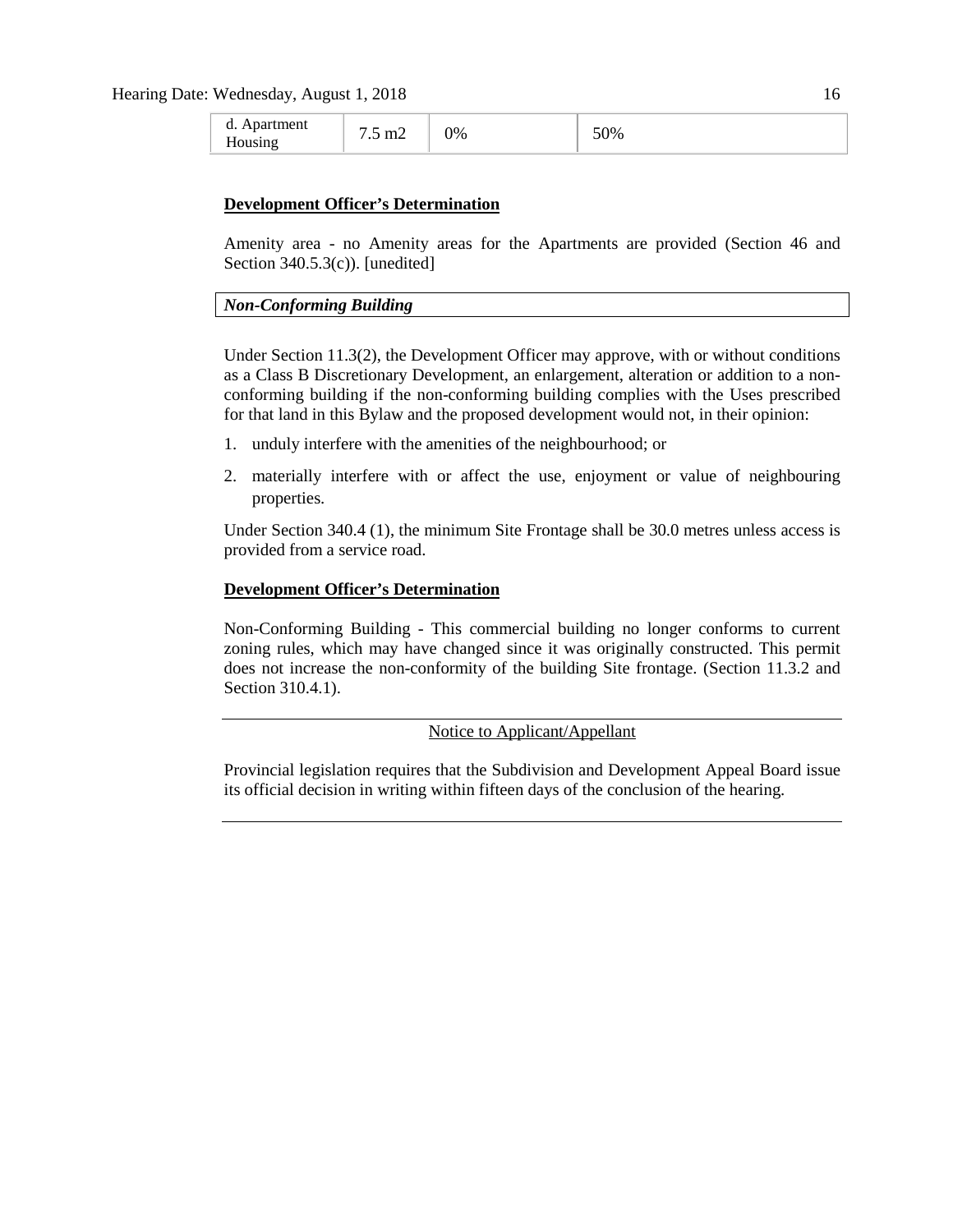|                                                                                                                                                                                                                                                                                            |                                                        |                         |                                       | Project Number:<br>64420917-005<br>Application Date:<br>NOV 16, 2015                                                              |  |  |  |  |  |
|--------------------------------------------------------------------------------------------------------------------------------------------------------------------------------------------------------------------------------------------------------------------------------------------|--------------------------------------------------------|-------------------------|---------------------------------------|-----------------------------------------------------------------------------------------------------------------------------------|--|--|--|--|--|
| <b>monton</b>                                                                                                                                                                                                                                                                              | Printed:<br>July 4, 2018 at 9:02 AM<br>Page:<br>1 of 2 |                         |                                       |                                                                                                                                   |  |  |  |  |  |
| <b>Application for</b>                                                                                                                                                                                                                                                                     |                                                        |                         |                                       |                                                                                                                                   |  |  |  |  |  |
|                                                                                                                                                                                                                                                                                            | <b>Major Development Permit</b>                        |                         |                                       |                                                                                                                                   |  |  |  |  |  |
| This document is a Development Permit Decision for the development application described below.                                                                                                                                                                                            |                                                        |                         |                                       |                                                                                                                                   |  |  |  |  |  |
| Applicant                                                                                                                                                                                                                                                                                  | Property Address(es) and Legal Description(s)          |                         |                                       |                                                                                                                                   |  |  |  |  |  |
|                                                                                                                                                                                                                                                                                            | 6010 - 104 STREET NW                                   |                         |                                       |                                                                                                                                   |  |  |  |  |  |
|                                                                                                                                                                                                                                                                                            | Plan 3553P Blk 41 Lot 6<br>Specific Address(es)        |                         |                                       |                                                                                                                                   |  |  |  |  |  |
|                                                                                                                                                                                                                                                                                            |                                                        |                         | Entryway: 6010 - 104 STREET NW        |                                                                                                                                   |  |  |  |  |  |
|                                                                                                                                                                                                                                                                                            |                                                        |                         | Building: 6010 - 104 STREET NW        |                                                                                                                                   |  |  |  |  |  |
| Scope of Application<br>(2) Dwellings of Apartment Housing, existing without permits.                                                                                                                                                                                                      |                                                        |                         |                                       | To increase the occupancy and public space of a Restaurants Use (67 m2 public space) and to change the Use of the second floor to |  |  |  |  |  |
| <b>Permit Details</b>                                                                                                                                                                                                                                                                      |                                                        |                         |                                       |                                                                                                                                   |  |  |  |  |  |
| Class of Permit: Class B                                                                                                                                                                                                                                                                   |                                                        |                         | Contact Person:                       |                                                                                                                                   |  |  |  |  |  |
| Gross Floor Area (sq.m.): 121.9                                                                                                                                                                                                                                                            |                                                        |                         | Lot Grading Needed?: N/A              |                                                                                                                                   |  |  |  |  |  |
| New Sewer Service Required: N/A                                                                                                                                                                                                                                                            |                                                        |                         | NumberOfMainFloorDwellings: 0         |                                                                                                                                   |  |  |  |  |  |
| Site Area (sq. m.): 405.72                                                                                                                                                                                                                                                                 |                                                        |                         | Stat, Plan Overlay/Annex Area: (none) |                                                                                                                                   |  |  |  |  |  |
| I/We certify that the above noted details are correct.                                                                                                                                                                                                                                     |                                                        |                         |                                       |                                                                                                                                   |  |  |  |  |  |
| Applicant signature:                                                                                                                                                                                                                                                                       |                                                        |                         |                                       |                                                                                                                                   |  |  |  |  |  |
| <b>Development Application Decision</b><br>Refused<br><b>Reason for Refusal</b>                                                                                                                                                                                                            |                                                        |                         |                                       |                                                                                                                                   |  |  |  |  |  |
| 1. Parking - The site has 5 parking stalls, instead of 9 (Section 54.2 and Schedule 1)                                                                                                                                                                                                     |                                                        |                         |                                       |                                                                                                                                   |  |  |  |  |  |
| are 5 parking spaces that meet requirements.                                                                                                                                                                                                                                               |                                                        |                         |                                       | Based on the site width and parking space dimensions requirements of Section 54.2, the Development Officer determines that there  |  |  |  |  |  |
| 2. Loading space - The site has no loading spaces, instead of one (Section 54.4 and Schedule 3).                                                                                                                                                                                           |                                                        |                         |                                       |                                                                                                                                   |  |  |  |  |  |
| 3. Amenity area - no Amenity areas for the Apartments are provided (Section 46 and Section 340.5.3(c)).                                                                                                                                                                                    |                                                        |                         |                                       |                                                                                                                                   |  |  |  |  |  |
| 4. Non-Conforming Building - This commercial building no longer conforms to current zoning rules, which may have changed<br>since it was originally constructed. This permit does not increase the non-conformity of the building Site frontage. (Section 11.3.2)<br>and Section 310.4.1). |                                                        |                         |                                       |                                                                                                                                   |  |  |  |  |  |
| <b>Rights of Appeal</b>                                                                                                                                                                                                                                                                    |                                                        |                         |                                       |                                                                                                                                   |  |  |  |  |  |
| The Applicant has the right of appeal within 21 days after the date on which the decision is made, as outlined in Section 683<br>through 689 of the Municipal Government Act.                                                                                                              |                                                        |                         |                                       |                                                                                                                                   |  |  |  |  |  |
|                                                                                                                                                                                                                                                                                            |                                                        |                         |                                       |                                                                                                                                   |  |  |  |  |  |
| Issue Date: Jun 08, 2018                                                                                                                                                                                                                                                                   | Development Authority: ROBINSON, GEORGE                |                         |                                       |                                                                                                                                   |  |  |  |  |  |
| Fees                                                                                                                                                                                                                                                                                       |                                                        |                         |                                       |                                                                                                                                   |  |  |  |  |  |
| Major Dev. Application Fee                                                                                                                                                                                                                                                                 | <b>Fee Amount</b><br>\$316.00                          | Amount Paid<br>\$316.00 | Receipt#<br>02896118                  | Date Paid<br>Nov 16, 2015                                                                                                         |  |  |  |  |  |
| DP Notification Fee                                                                                                                                                                                                                                                                        | \$100.00                                               | \$100,00                | 02896118                              | Nov 16, 2015                                                                                                                      |  |  |  |  |  |
|                                                                                                                                                                                                                                                                                            |                                                        | THIS IS NOT A PERMIT    |                                       |                                                                                                                                   |  |  |  |  |  |
|                                                                                                                                                                                                                                                                                            |                                                        |                         |                                       |                                                                                                                                   |  |  |  |  |  |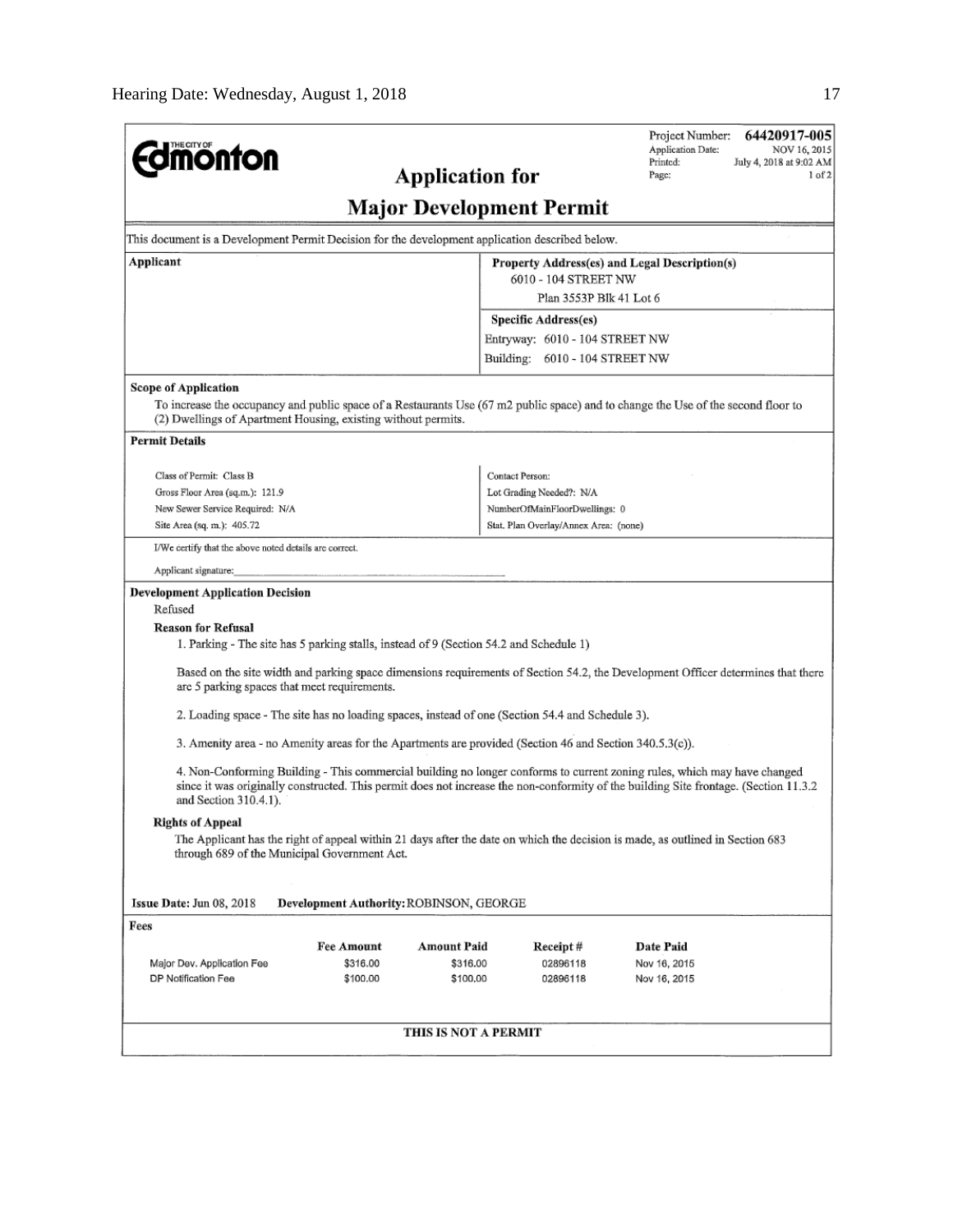| <b>dmonton</b>                                            |                                  |                                |          | Project Number:<br>Application Date:<br>Printed:<br>Page: | 64420917-005<br>NOV 16, 2015<br>July 4, 2018 at 9:02 AM<br>2 of 2 |  |  |  |  |
|-----------------------------------------------------------|----------------------------------|--------------------------------|----------|-----------------------------------------------------------|-------------------------------------------------------------------|--|--|--|--|
| <b>Application for</b><br><b>Major Development Permit</b> |                                  |                                |          |                                                           |                                                                   |  |  |  |  |
| Fees                                                      |                                  |                                |          |                                                           |                                                                   |  |  |  |  |
| Total GST Amount:<br>Totals for Permit:                   | Fee Amount<br>\$0.00<br>\$416.00 | <b>Amount Paid</b><br>\$416.00 | Receipt# | Date Paid                                                 |                                                                   |  |  |  |  |
|                                                           |                                  |                                |          |                                                           |                                                                   |  |  |  |  |
|                                                           |                                  |                                |          |                                                           |                                                                   |  |  |  |  |
|                                                           |                                  |                                |          |                                                           |                                                                   |  |  |  |  |
|                                                           |                                  |                                |          |                                                           |                                                                   |  |  |  |  |
|                                                           |                                  |                                |          |                                                           |                                                                   |  |  |  |  |
|                                                           |                                  |                                |          |                                                           |                                                                   |  |  |  |  |
|                                                           |                                  |                                |          |                                                           |                                                                   |  |  |  |  |
|                                                           |                                  |                                |          |                                                           |                                                                   |  |  |  |  |
|                                                           |                                  |                                |          |                                                           |                                                                   |  |  |  |  |
|                                                           |                                  |                                |          |                                                           |                                                                   |  |  |  |  |
|                                                           |                                  |                                |          |                                                           |                                                                   |  |  |  |  |
|                                                           |                                  |                                |          |                                                           |                                                                   |  |  |  |  |
|                                                           |                                  | THIS IS NOT A PERMIT           |          |                                                           |                                                                   |  |  |  |  |